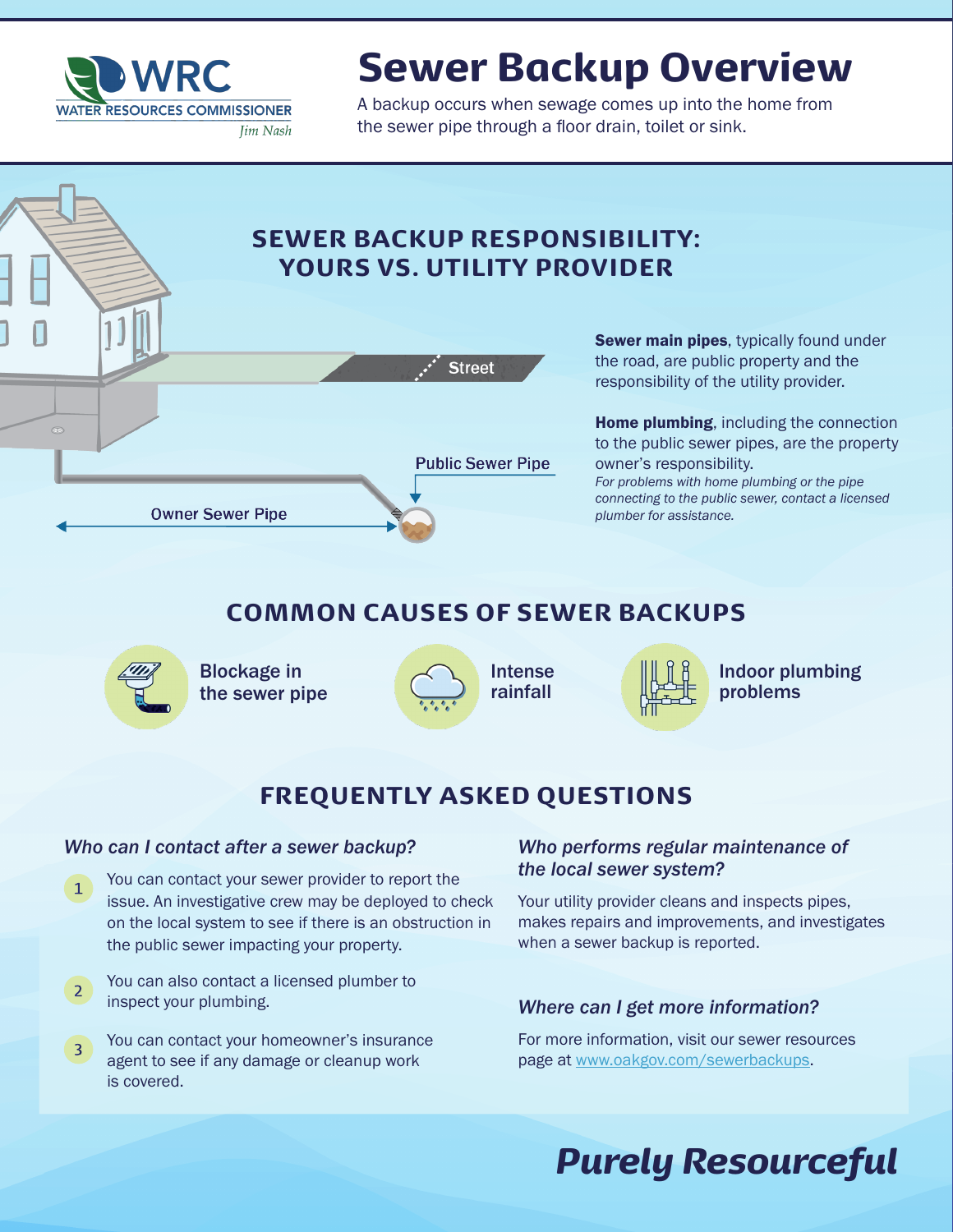

# Tips to Minimize Risks of a Sewer Backup



Know where your sewer pipe is located. Identifying your home infrastructure can help in the long run.



Hire a licensed plumber to evaluate your sewer piping and ask about a closed-circuit TV inspection or cleaning schedule to check for blockages.



Add a special endorsement to your homeowner's insurance policy to cover damage from water backing up from a sewer pipe. It'll help you in the cleanup phase if you experience a sewer backup.



Consider installing a backflow prevention system to help prevent a backup.

# DO: DON'T:



Pour fats, oils or grease (FOGs) down drains. These will harden in the pipes and can create a blockage.



Flush wipes, diapers or feminine hygiene products. Even so-called "flushable" wipes and hygiene products can get stuck inside sewers or on grease buildup and form clogs.



Store valuables in your basement. Use shelves or cabinets to prevent water damage from a backup.

#### OTHER TIPS

Explore green infrastructure options. Look for ways to slow down or reduce the amount of rainwater entering the system, which could cause a sewer system to become overwhelmed.

When buying a home, get a comprehensive plumbing inspection.

For more information, visit our sewer resources page at www.oakgov.com/sewerbackups.